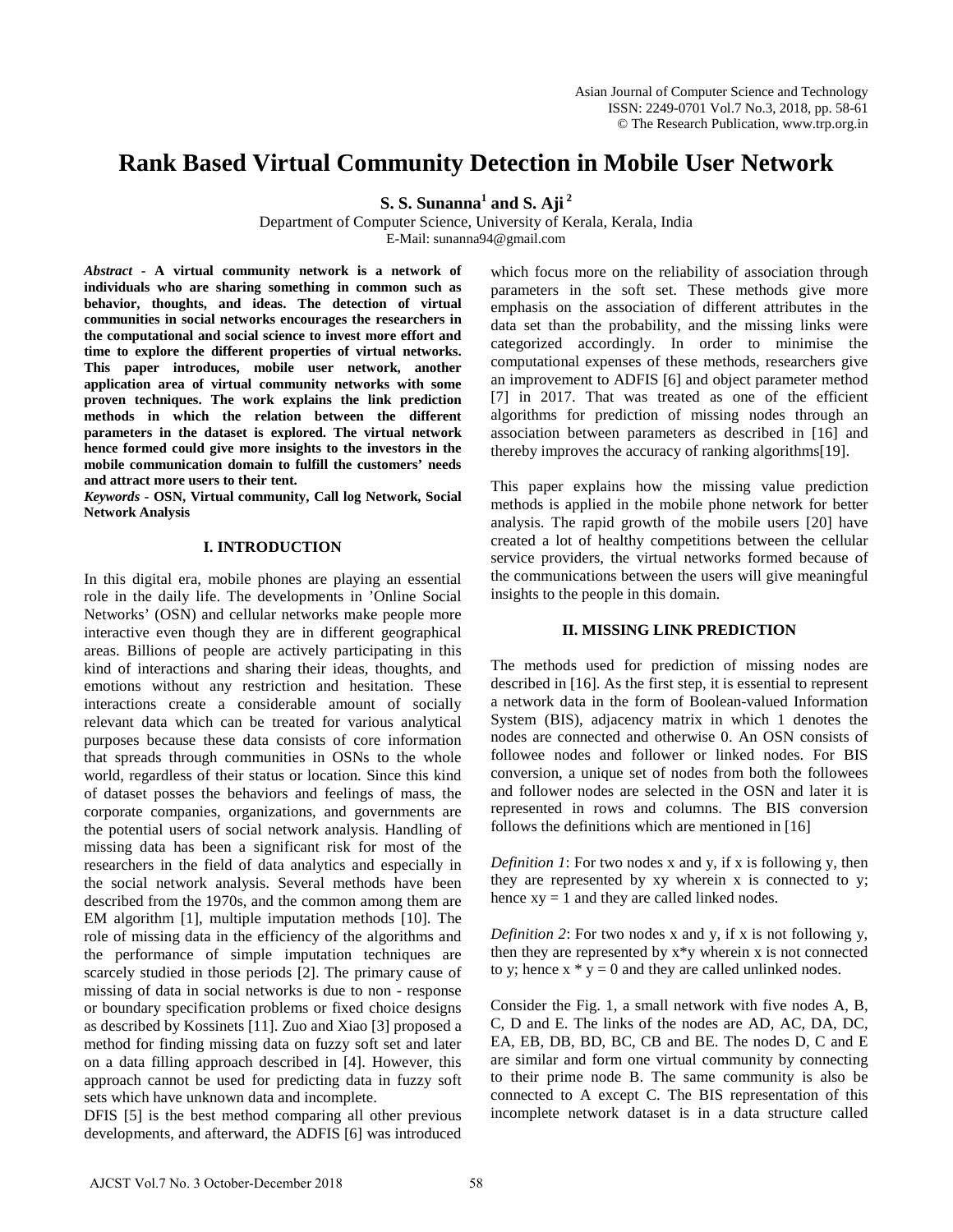adjacency matrix, where 1 represents the connection between nodes and 0 represents unlinked nodes.



Fig. 1 A small network with five nodes

TABLE I REPRESENTATION OF FIG. 1 IN BIS.

| Follower/<br><b>Followee</b> | A              | В              | с        | D        | E |
|------------------------------|----------------|----------------|----------|----------|---|
|                              | 0              | 0              | 1        |          |   |
| В                            | $\overline{0}$ | $\overline{0}$ | 1        |          |   |
| C                            | $\overline{0}$ |                | $\Omega$ | $\theta$ |   |
|                              |                |                |          | $\theta$ |   |
| Ę                            |                |                | $\Omega$ | $\theta$ |   |

In Table I, some links are found missing because of network-imposed restrictions which makes the data or network incomplete. The cells of the BIS with the value equal to 0 denote that they are unlinked nodes. However, there is a probability, a mandatory part for link prediction, for those nodes to be linked. Link prediction tries to infer new links that are likely to exist and the meantime it avoids self-loops. By taking the unknown nodes of the first column as unknown, we can predict the unknown links through association, if  $x_{ii} = 0$ ,  $i \neq j$ , then consider the cell x with index i and j as unknown. It can be represented as \* for better understanding.

The consistency is of the first column with all other columns are calculated in the next stage of the algorithm.

$$
CN_{1k} = \{x \mid F(x_{i1}) = F(x_{ik})\}
$$
 (1)

where  $F(x_{i1})$  is the cell values in the first column of the BIS,  $F(x_{ik})$  denotes all the cell values in all the other columns of BIS, and  $CN_{1k}$  is the set of cells in the column-1 that are consistent with the respective cells in the other k columns.

The consistency degree is,

$$
D_{1k} = CN_{1k}/U_1
$$
 (2)

where  $CD_{1k}$  is the consistency degree of the first row and k column and  $\mathbf{U}_1$  is the number of known values, 1's, in the first column.

$$
U_1 = |\{x|F(x) = 1\}| \tag{3}
$$

The maximum consistency ratio among 
$$
CD_{1k}
$$
 is,  
\n $CD_{max} = max(CD_{ik})$  (4)

A predefined filter  $\lambda \neq 1 \geq \lambda > 0$  is used to select strong associations.

If  $CD_{1k} \geq \lambda$ , then the unknown values in the column-1 are calculated as the corresponding values of column k. The Prime nodes are nodes that represent two or more consistent columns and the collection of followers in the prime nodes gives the Virtual community in a network. The algorithm used for prediction of missing nodes through an association between prime nodes is described in [17] and it is used for prediction.

#### **III. RANKING ALGORITHMS FOR OSNs**

#### *A. Page Rank Algorithm*

Sergey Brin and Larry Page developed the 'random surfer model' [8, 12, 13], the PageRank Algorithm, for ranking the web pages. A stochastic Markov process, browse through the web pages links, is explained through the Markov chain matrix. The Page Ranking algorithm is used to organize the web pages according to its significance by finding the total number and quality of links to a page and hence it gives an estimate that implies the importance of a website.

## *B. K- Core Rank Algorithm*

Another most efficient and effective ranking algorithm is kcore. In 'Social Network Analysis', the grouping of individuals according to the firm or weak interaction is a significant concern [14, 15]. The presence of frequent, intense, direct, positive ties among a subset of users, then they are called cohesive groups [22]. Vladimir Batagelj and Matjaz Zaversnik proposed the k-core ranking algorithm [9]. Identifying top spreaders is one of the main challenges faced by researchers in understanding and controlling spreading processes on complex networks. The K- core ranking algorithm is used to identify the top spreaders [18] in a social network.

## **IV. EXPERIMENT AND RESULTS**

The evaluation of this algorithm is done based on the imprecision function after and before prediction as described in [16].If the value of imprecision function (E) is low then the accuracy of prediction will be more, because those nodes were also contributed the most to the information diffusion. The call log dataset used for experiments are taken from [21]. It consists of two parameters calls and SMS. The calls dataset consists of four fields such as who  $[**userid**]$  called which hashed phone numbers ( destyhone hash, which uniquely identifies a phone number in the caller phone), when  $(\text{timestamp})$ , duration, and *userid* of the recipient *(destuseridknown)* if the recipient is also a subject in the experiment. The data related to calls and SMS are used to find the friendships Rank Based Virtual Community Detection in Mobile User Network<br>
The maximum consistency ratio arrows  $CD_{\text{max}}$  is used to select strong<br>  $CD_{\text{max}} = \max(CD_{\text{Re}})$ <br>  $\therefore CD_{\text{max}} = \max(CD_{\text{Re}})$ <br>  $\therefore CD_{\text{max}} = \max(CD_{\text{Re}})$ <br>  $\therefore BC_{\text{max$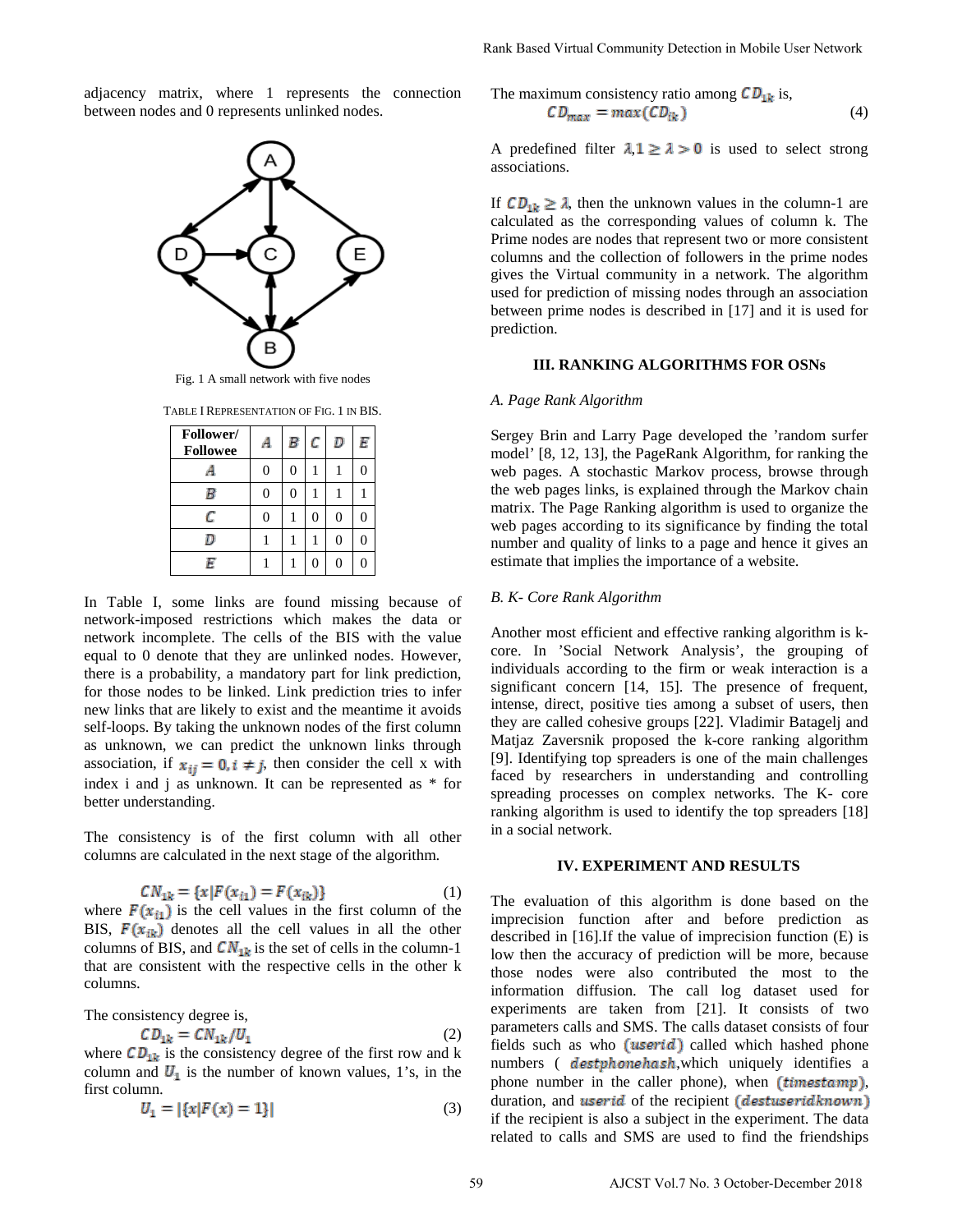between the users in the data set. The SMS data consists of the **userid** of the sender, the number (hashed format) and user id of the receiver, time, and duration.

A community can be formed either as a physical community or as a virtual community. Physical community relation is established in society by either living in the same geographical area, sharing the same workplace, or being the members of the same institution. The well-known members in the region such as teachers, organizational leaders are marked as prime nodes. The second is the virtual community relationship in which the users have no such real community relationship in real life, but their preferences are correlated. This virtual or social association can be occurred based on similar choices or a shared world view, their relationship with prime nodes can be that of a particular product, intellectual, ideology, or any other possible relation. Some of them may be followers of prime nodes, and they may interact with the posts of the influencer by sharing, liking, or commenting. Some of them become followees. Not only the related prominent nodes but also the predicted links is also used to form a community. New link prediction is sensible when the followers share the same physical community relationship with their followees. The algorithm used here for link prediction uses consistent association, and it is given in the equation (1), which selects only consistent associations. For inconsistent association, the relation should be changed, and the equal sign  $\equiv$ should be replaced by not equal to sign  $[\neq]$ . Link prediction by finding the similarity between nodes is also used when there is a chance to link those node each other even though the nodes are not linked directly. This kind of growth of network through the relationship between the nodes is consistent and helpful to bring forward the essential links and hence to identify the top spreaders of a network. S. S. Sunanna and S. Aji<br>
setween the users in the data set. The SMS drat consists of<br>
tetween the users in the data set. The SMS drat consists of<br>
terms and the set of the sender. It most much considered in community<br>
an

The dataset consists of  $57413$  nodes and hence constructed a 57413X57413 matrix and applied the algorithm for prediction of missing nodes.



Fig. 2 Graph representation of (a) incomplete call log network (b) call log network after prediction of missing nodes.

The Fig. 2 (a) shows the graph representation of an incomplete call log network and Fig. 3 (b) shows the graph after prediction of missing nodes.



Fig. 3 Graph representation of call network based on PageRank score (a) before and (b) after prediction.

The graph on Fig. 3 (a) and (b) shows the call network with nodes whose PageRank score is higher than 0.005 based on this we can find out the active users in a particular area. The color scale on the right of the graph shows the Page Rank score from high to low. The yellow color denotes the node with high Page Rank, and it becomes dark blue when the nodes have low PageRank.

The Fig. 4 shows the statistics of PageRank and Fig. 5 that of k core, before and after prediction of missing nodes. Here,  $\overline{Eqp}$  represents the imprecision function after prediction and  $\overline{Ebp}$  represents the imprecision function before prediction. The values in the x-axis means the imprecision function values for the top 1%, 10%, 20%, 30%, 40% and 50% top users from the network.





Fig. 5 k - core of the call log network before and after prediction.